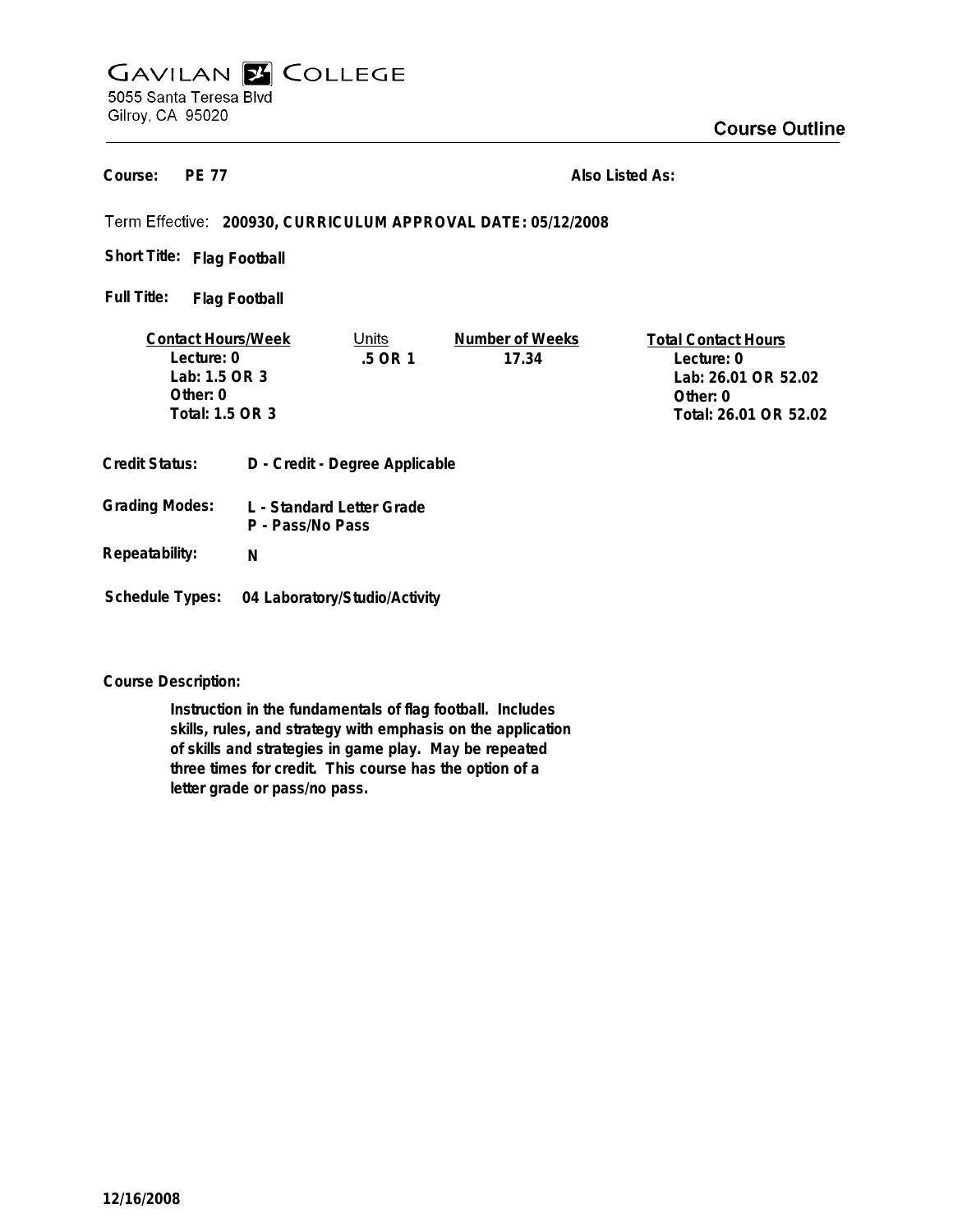**ARTICULATION and CERTIFICATE INFORMATION Associate Degree: CSU GE: IGETC: CSU TRANSFER: Transferable CSU, effective 200930 UC TRANSFER: Transferable UC, effective 200930**

**PREREQUISITES:**

**COREQUISITES:**

**STUDENT LEARNING OUTCOMES:**

**1. The student will demonstrate the proper technique for throwing, catching, and kicking the football. ILO: 7, 2 Measure: performance**

**2. The student will describe and execute a variety of offensive and defensive strategies. ILO: 7, 2, 1, 4 Measure: written exam, demonstration, oral exam**

**3. The student will explain the rules of flag football. ILO: 2, 7, 1 Measure: written exam, class discussion**

**TOPICS AND SCOPE:**

**Curriculum Approval Date: 05/12/2008 3 - 6 Hours**

**Course introduction, including course syllabus, grading, and class requirements. The differences between flag football and tackle football will be discussed, including some of the rules. Safety practices will be explained and emphasized. Presentation on the basic football skills of passing, catching, kicking, and blocking.**

**SPO: Students will explain the requirements of the course and how their grade is determined. They will list the safety rules the class will follow.**

### **4.5 - 9 Hours**

**Structured opportunities for students to work on their passing, catching, kicking, and blocking skills will be provided. Offensive patterns for receivers and running backs will be introduced. Offensive formations as well as rules governing offensive play will be included.**

**SPO: Students will demonstrate the techniques for throwing, catching, and kicking the football. They will explain the rules specific to blocking.**

## **4.5 - 9 Hours**

**Information will be provided on defensive skills and defensive formations. This may include: the responsibilities of the defensive line and defensive backs, zone vs. man to man coverage, and the rules governing defensive play.**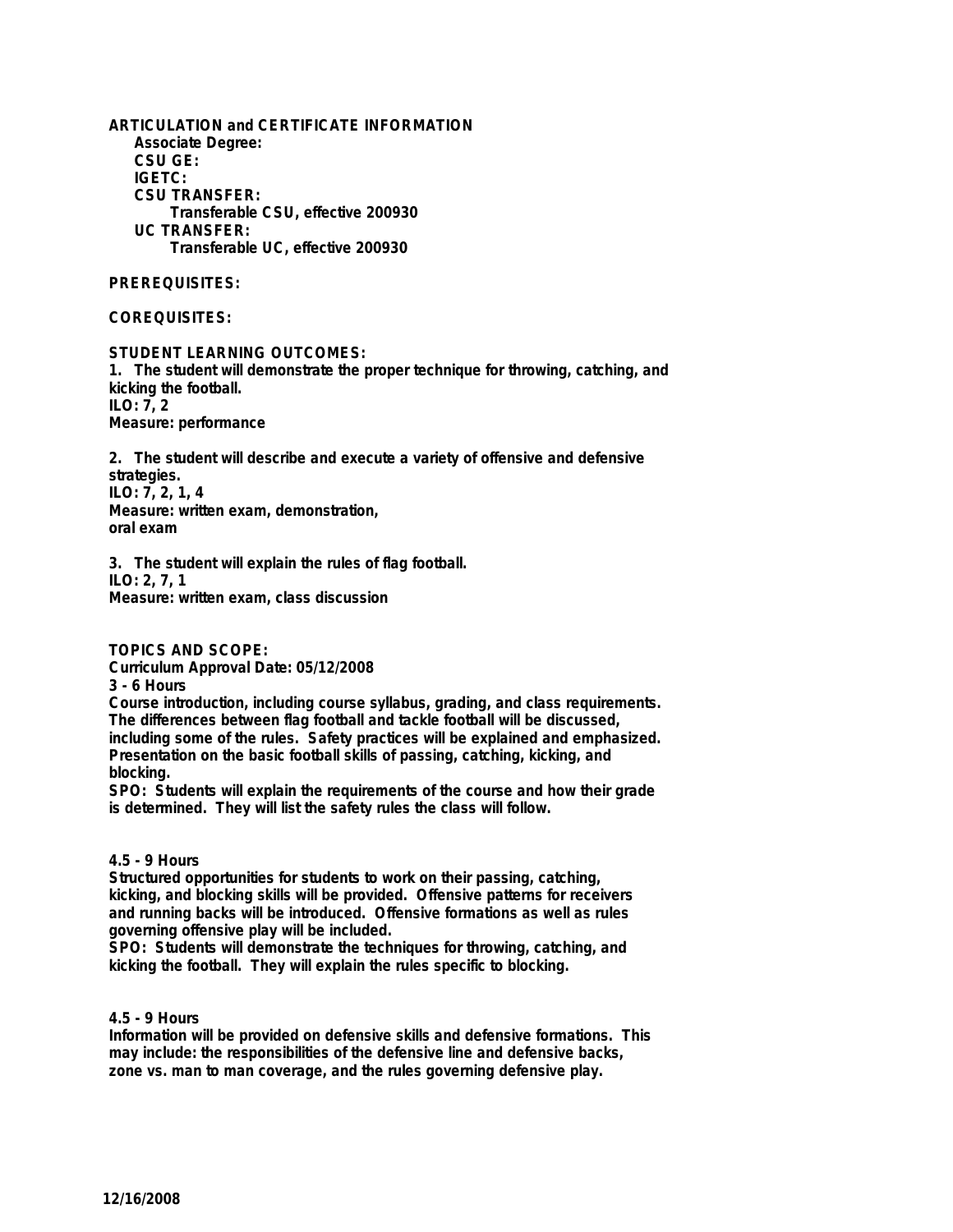**SPO: The students will discuss the benefits/detriments of playing zone defense and/or playing man to man defense. They will explain the rules governing defensive play.**

### **3 - 6 Hours**

**The opportunity to practice all skills learned to date will be provided through a variety of activities. Offensive and defensive strategies will be presented, discussed, and practiced.**

**SPO: The students will develop, explain, and demonstrate an offensive play. The defense that could be utilized against the play will be discussed.**

**7.5 - 15 Hours Teams will be established and opportunities will be provided for them to develop offensive and defensive schemes. Competition could be included in 5, 7, and/or 8 player teams. Tournament play will be organized. Round robin or some other type of tournament format could be used.**

**SPO: Students will participate in tournament play where they will demonstrate their skills, knowledge of the rules, and strategies. Each student will perform at several positions.**

**3 - 6 Hours Skill testing. Review for final. SPO: Students will participate in skill testing. They will discuss the rules governing flag football.**

**2 Hours Final.**

**Students who repeat the class will have the opportunity to improve their technique. Skills or proficiencies are enhanced by supervised repetition and practice within class.**

**METHODS OF INSTRUCTION: demonstration, small groups, stations METHODS OF EVALUATION: The types of writing assignments required: None - Course primarily involves skill demonstration or problem solving The problem-solving assignments required: None The types of skill demonstrations required: Performance exams The types of objective examinations used in the course: Multiple choice True/false Completion Other category: Requires student participation The basis for assigning students grades in the course: Writing assignments: Problem-solving demonstrations: 0% - 0% Skill demonstrations:**